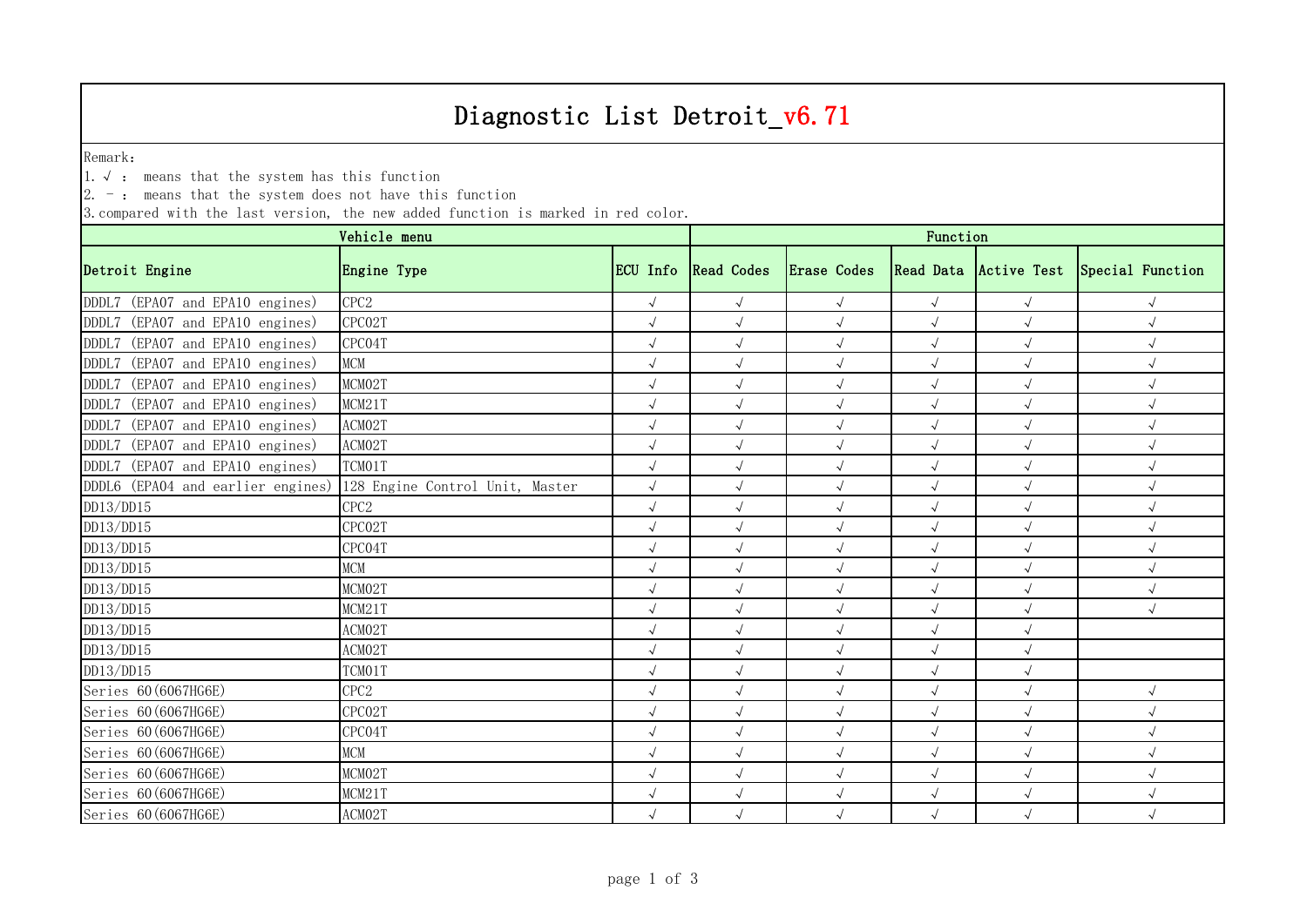## Diagnostic List Detroit\_v6.71

Remark:

1.√ : means that the system has this function

 $2. -:$  means that the system does not have this function

3.compared with the last version, the new added function is marked in red color.

| Vehicle menu         |                                 |              | Function            |             |            |            |                                        |  |  |
|----------------------|---------------------------------|--------------|---------------------|-------------|------------|------------|----------------------------------------|--|--|
| Detroit Engine       | Engine Type                     |              | ECU Info Read Codes | Erase Codes |            |            | Read Data Active Test Special Function |  |  |
| Series 60 (6067HG6E) | ACM02T                          | $\sqrt{ }$   | $\sqrt{ }$          | $\sqrt{ }$  | $\sqrt{}$  | $\sqrt{ }$ | $\sqrt{ }$                             |  |  |
| Series 60 (6067HG6E) | TCM01T                          | $\sqrt{}$    | $\sqrt{ }$          | $\sqrt{ }$  | $\sqrt{ }$ | $\sqrt{ }$ | $\sqrt{ }$                             |  |  |
| Series 60 (6067HV6E) | 128 Engine Control Unit, Master | $\sqrt{ }$   | $\sqrt{ }$          | $\sqrt{ }$  | $\sqrt{ }$ | $\sqrt{ }$ | $\sqrt{ }$                             |  |  |
| Series 60 (6067MK60) | 128 Engine Control Unit, Master | $\sqrt{}$    | $\sqrt{ }$          | $\sqrt{}$   |            | $\sqrt{ }$ | $\sqrt{ }$                             |  |  |
| Detroit engine       | Series 60                       | $\sqrt{ }$   | $\sqrt{ }$          | $\sqrt{ }$  |            | $\sqrt{ }$ | $\sqrt{ }$                             |  |  |
| Detroit engine       | Series 55                       | $\sqrt{ }$   | $\sqrt{ }$          | $\sqrt{ }$  | $\sqrt{ }$ | $\sqrt{ }$ | $\sqrt{ }$                             |  |  |
| Detroit engine       | Series 50                       | $\sqrt{ }$   | $\sqrt{ }$          | $\sqrt{ }$  |            | $\sqrt{ }$ | $\sqrt{ }$                             |  |  |
| Detroit engine       | Series 30                       | $\sqrt{ }$   | $\sqrt{}$           | $\sqrt{ }$  | $\sqrt{ }$ | $\sqrt{ }$ | $\sqrt{ }$                             |  |  |
| Detroit engine       | V92 RH rotation                 | $\sqrt{}$    | $\sqrt{ }$          | $\sqrt{ }$  | $\sqrt{ }$ | $\sqrt{ }$ | $\sqrt{ }$                             |  |  |
| Detroit engine       | V92 LH rotation                 |              | $\sqrt{}$           | $\sqrt{}$   | $\sqrt{ }$ | $\sqrt{ }$ | $\sqrt{ }$                             |  |  |
| Detroit engine       | V149 RH rotation (6)            | $\sqrt{}$    | $\sqrt{ }$          | $\sqrt{ }$  |            | $\sqrt{ }$ | $\sqrt{ }$                             |  |  |
| Detroit engine       | V149 LH rotation (6)            |              | $\sqrt{ }$          | $\sqrt{ }$  | $\sqrt{ }$ | $\sqrt{ }$ | $\sqrt{}$                              |  |  |
| Detroit engine       | V149 RH rotation                | $\sqrt{}$    | $\sqrt{ }$          | $\sqrt{ }$  | $\sqrt{ }$ | $\sqrt{ }$ | $\sqrt{ }$                             |  |  |
| Detroit engine       | V149 LH rotation                | $\sqrt{2}$   | $\sqrt{ }$          | $\sqrt{ }$  |            | $\sqrt{ }$ | $\sqrt{ }$                             |  |  |
| Detroit engine       | I71 RH rotation                 | $\sqrt{2}$   | $\sqrt{2}$          | $\sqrt{ }$  | $\sqrt{ }$ | $\sqrt{ }$ | $\sqrt{ }$                             |  |  |
| Detroit engine       | I71 LH rotation                 | $\sqrt{ }$   | $\sqrt{ }$          | $\sqrt{ }$  | $\sqrt{ }$ | $\sqrt{ }$ | $\sqrt{ }$                             |  |  |
| Detroit engine       | V71 RH rotation                 | $\sqrt{2}$   | $\sqrt{}$           | $\sqrt{ }$  | $\sqrt{ }$ | $\sqrt{ }$ | $\sqrt{ }$                             |  |  |
| Detroit engine       | V71 LH rotation                 | $\sqrt{ }$   | $\sqrt{ }$          | $\sqrt{ }$  | $\sqrt{ }$ | $\sqrt{ }$ | $\sqrt{ }$                             |  |  |
| Detroit engine       | V2000 RH rotation               | $\sqrt{}$    | $\sqrt{ }$          | $\sqrt{ }$  | $\sqrt{ }$ | $\sqrt{ }$ | $\sqrt{ }$                             |  |  |
| Detroit engine       | V4000 RH rotation               | $\checkmark$ | $\sqrt{ }$          | $\sqrt{ }$  | $\sqrt{ }$ | $\sqrt{ }$ | $\sqrt{ }$                             |  |  |
| Detroit engine       | V4000 LH rotation               | $\sqrt{}$    | $\sqrt{}$           | $\sqrt{ }$  | $\sqrt{ }$ | $\sqrt{ }$ | $\sqrt{ }$                             |  |  |
| Detroit engine       | Vitas Motori                    |              | $\sqrt{ }$          | $\sqrt{ }$  |            | $\sqrt{ }$ | $\sqrt{ }$                             |  |  |
| Detroit engine       | 753 LH rotation                 | $\sqrt{}$    | $\sqrt{ }$          | $\sqrt{ }$  | $\sqrt{ }$ | $\sqrt{ }$ | $\sqrt{ }$                             |  |  |
| Detroit engine       | V53 RH rotation                 | $\sqrt{ }$   | $\sqrt{ }$          | $\sqrt{ }$  | $\sqrt{ }$ | $\sqrt{ }$ | $\sqrt{ }$                             |  |  |
| MBE engine           | MBE 900(4)                      | $\sqrt{2}$   | $\sqrt{ }$          | $\sqrt{ }$  | $\sqrt{ }$ | $\sqrt{ }$ | $\sqrt{ }$                             |  |  |
| MBE engine           | MBE 900(4)                      | $\sqrt{ }$   | $\sqrt{ }$          | $\sqrt{ }$  | $\sqrt{ }$ | $\sqrt{ }$ | $\sqrt{ }$                             |  |  |